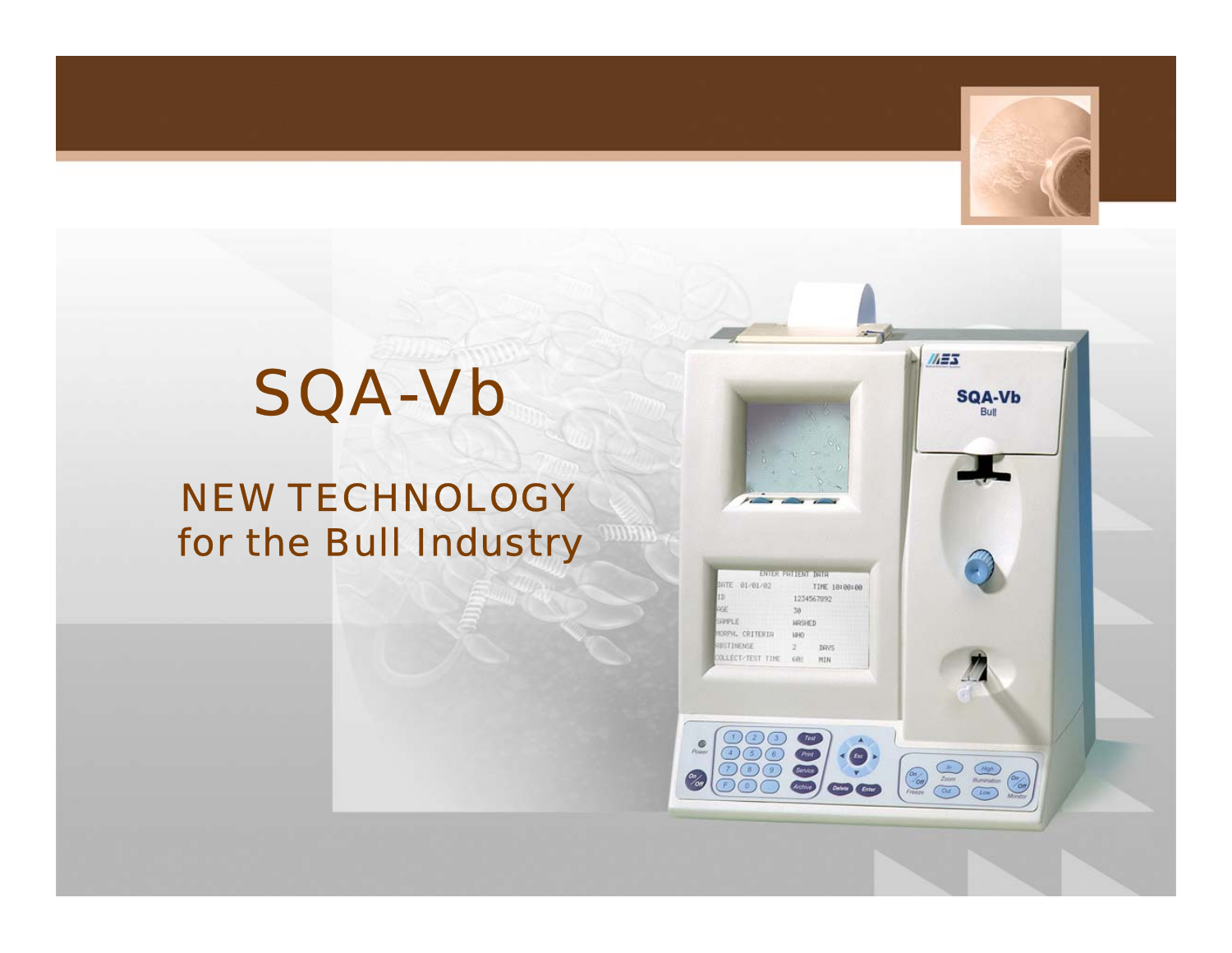## **Applications for testing bull semen:**

- • **Dairy Application for AI dosing and QC - In conjunction with B-Sperm software:**
	- • **Fresh samples can be tested and dosing calculations performed based on total, motile or progressive motile cell concentration**
	- • **Frozen semen samples can be evaluated for quality after straw preparation and prior to insemination**
- • **BSE – A stand-alone system for performing BREEDING SOUNDNESS EVALUATION in the field**





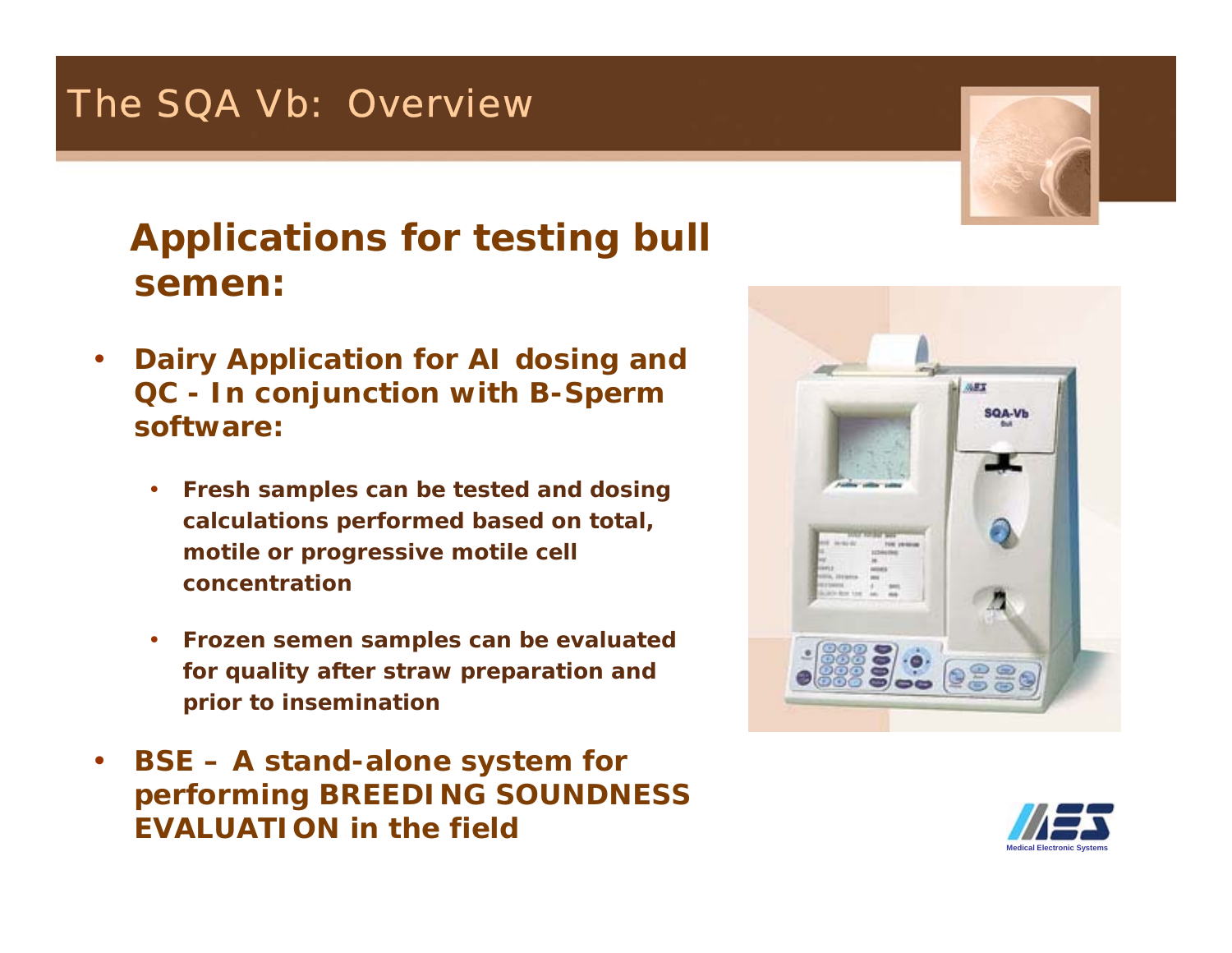

- **SQA-Vb**
- **B-Sperm Management Software**
- **Test Kit with I-button and 50 testing capillaries**
- **Cleaning Kit**
- **QwikCheck-beads for QC**

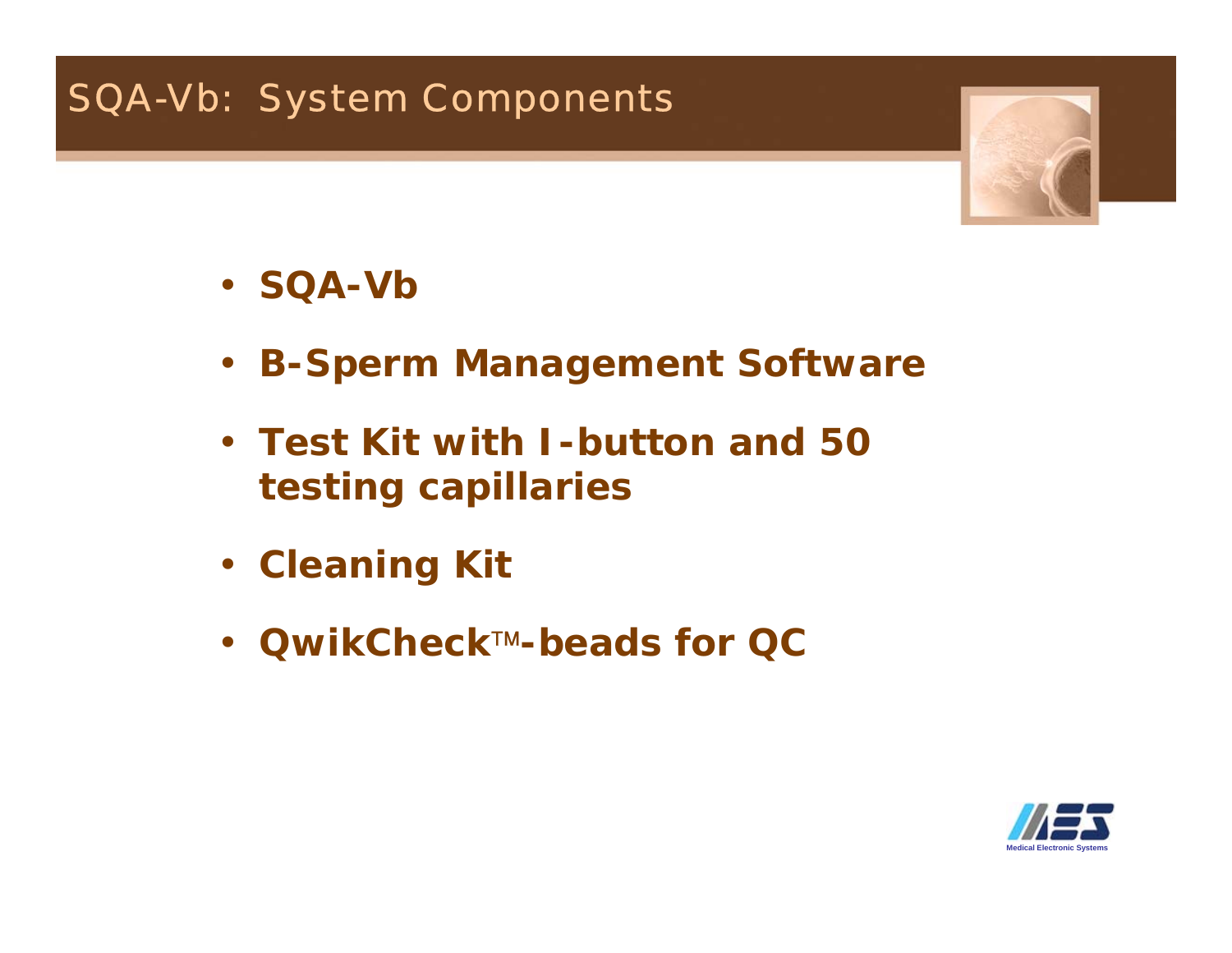### SQA-Vb Components





### **Disposable testing capillary (8 uses)**





#### **Diluent dispenser and pipette**



**QC Beads**





#### **SQA-V (Vb) Cleaning Kit Data management software**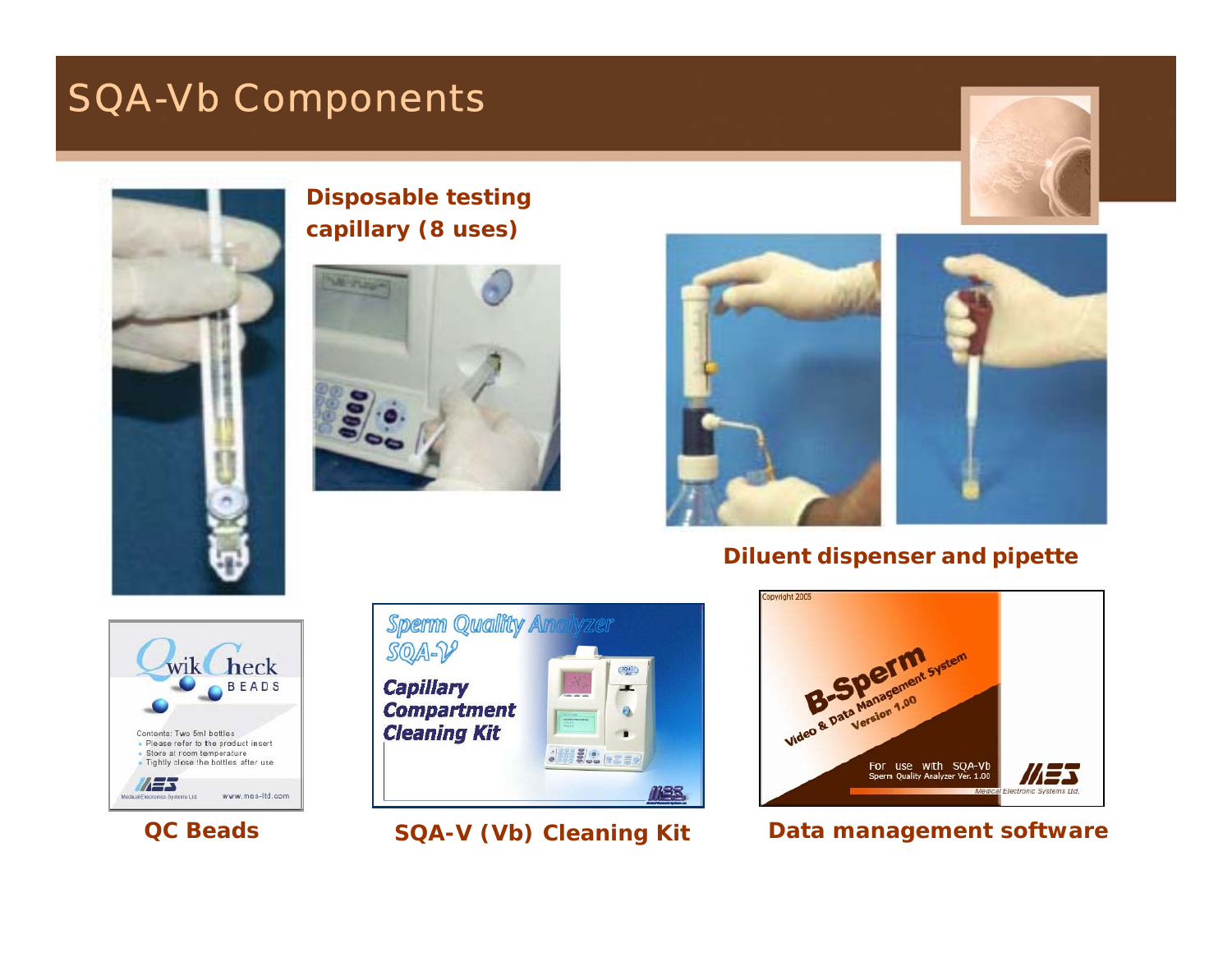### SQA-Vb Overview



### • **The SQA-Vb automatically measures the following parameters in less than 1 minute:**

| <b>Semen Parameters</b>                               |                                                      |  |  |  |  |
|-------------------------------------------------------|------------------------------------------------------|--|--|--|--|
| Concentration M/ml                                    | <b>Velocity microns/sec</b>                          |  |  |  |  |
| <b>Motile Sperm Concentration M/ml</b>                | Total # Sperm/Ejaculate                              |  |  |  |  |
| <b>Motility %</b>                                     | Total Motile # Sperm/Ejaculate                       |  |  |  |  |
| <b>Progressive Motility %</b>                         | <b>Total Progressive Motile #</b><br>Sperm/Ejaculate |  |  |  |  |
| <b>Progressive Motile Sperm</b><br>Concentration M/ml |                                                      |  |  |  |  |

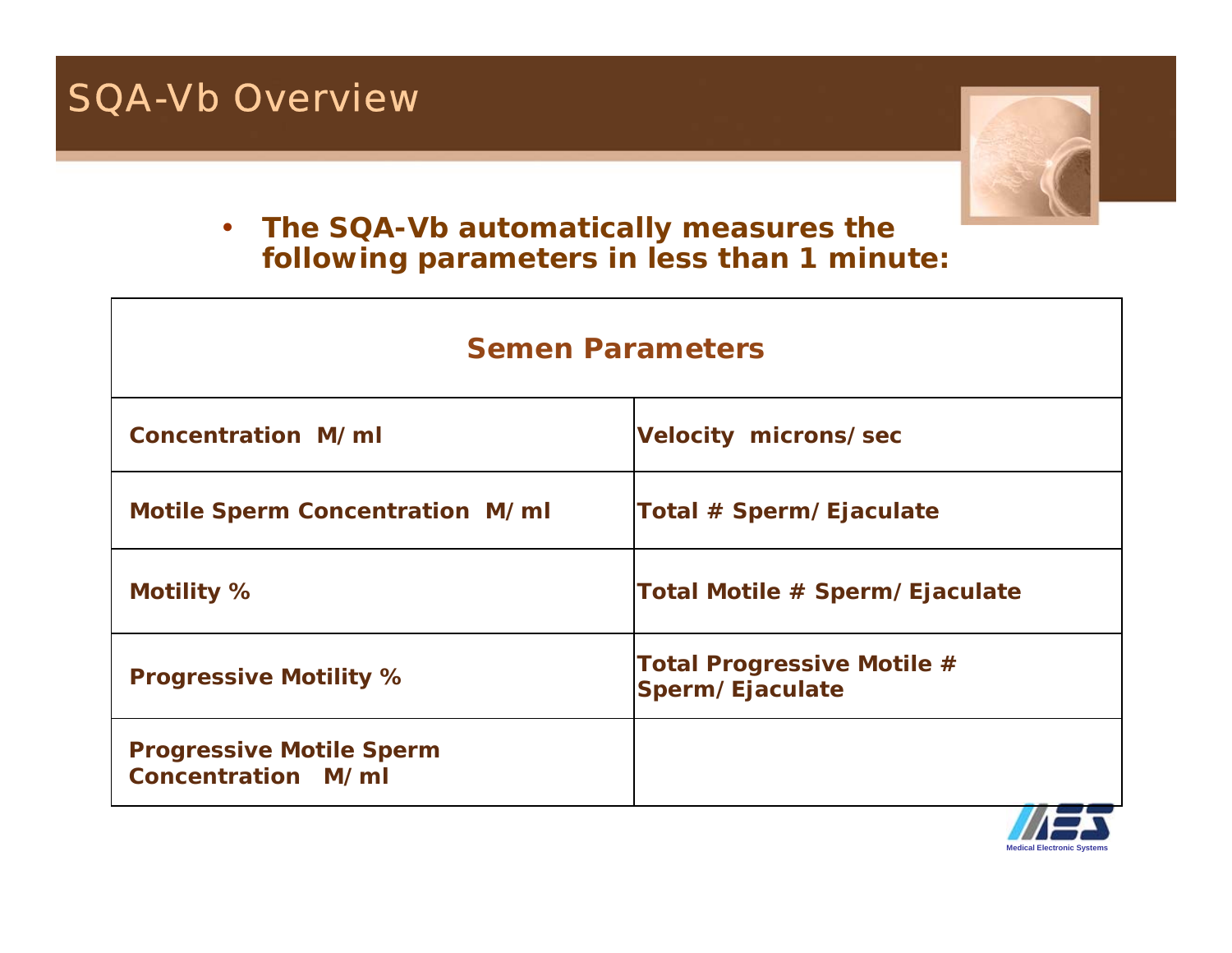

## **Running FRESH Samples for DOSING and BSE**

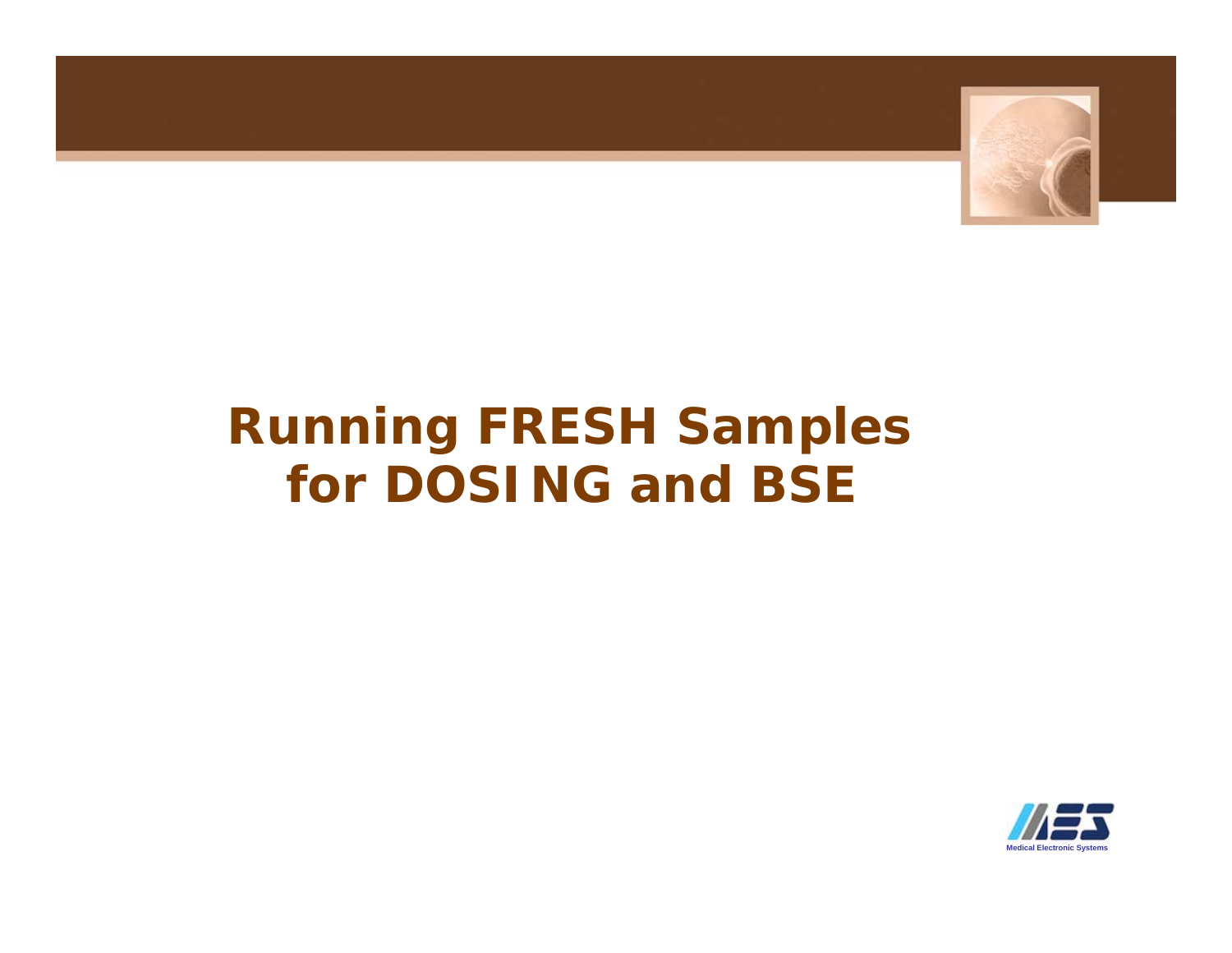## Dairy and BSE – Running FRESH Samples



### **FRESH SAMPLE PREPARATION**

**STEP #1**



**Dispense 2ml testing medium**





**Aspirate 100µl semen using a pipette**

**STEP #3**



**Mix the semen sample and the testing medium** **STEP # 4**



**Aspirate the sample into the testing capillary**

### **SQA-Vb TESTING SCREENS**

#### ENTER SAMPLE DATA: FRESH

| TFMP.         | 26.5 C   |
|---------------|----------|
| HFRD $#$      |          |
| BIIIID:       | 7254     |
| SEMEN VOLUME: | $6.5$ ml |
| SAMPLE $#$ :  | 12254358 |
|               |          |

PRESS ENTER TO CONTINUE

FRESH SPECIMEN: SAMPLE PREPERATION

- 1. SEMEN: 100 microliters
- 2. DILUENT: 2.0 ml
- 3. MIX SAMPLE THOROUGHLY
- 4. FILL AND CLEAN CAPILLARY

INSERT CAPILLARY INTO CHAMBER

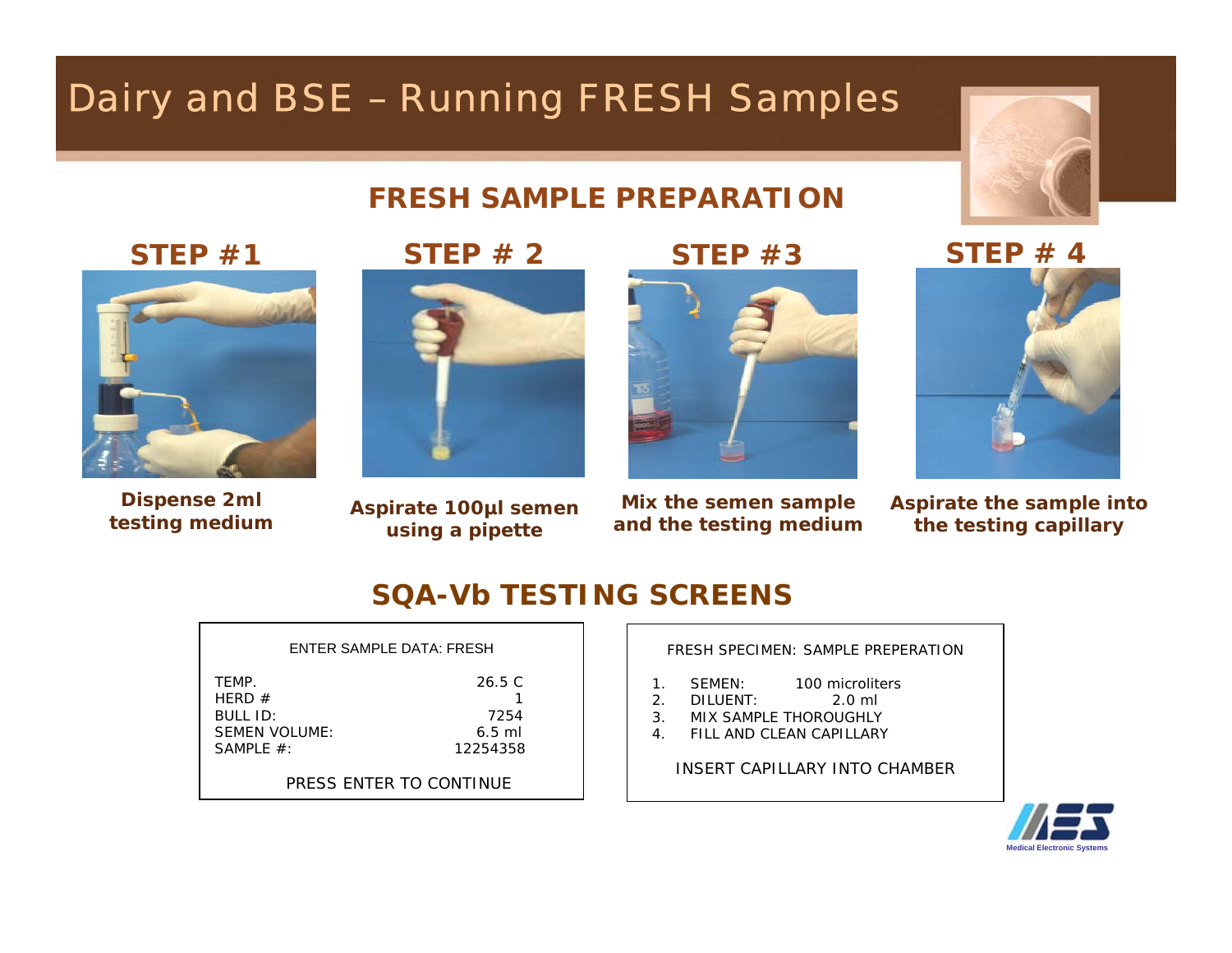## Dairy and BSE : Running FRESH Samples



### **SQA-Vb TESTING SCREENS**

| CONC.<br>PR. MOT.           | <b>TEST RESULTS: FRESH SAMPLE</b><br>332.6 M/ml<br>MOTILITY 77.9 %<br>55.3 % | MSC | 259.1M/ml<br>PMSC 183.9 M/ml<br>VELOC. 32 mic/sec |  |  |  |
|-----------------------------|------------------------------------------------------------------------------|-----|---------------------------------------------------|--|--|--|
| <b>TOTALS PER EJACULATE</b> |                                                                              |     |                                                   |  |  |  |
| SPERM $#$                   | 0.67 Bil                                                                     |     |                                                   |  |  |  |
| MOT. SPERM                  | $0.52$ Bil                                                                   |     |                                                   |  |  |  |
| PR. SPFRM                   | $0.37$ Bil                                                                   |     |                                                   |  |  |  |

FOR DOSING CALCULATIONPRESS: "IMPORT ON-LINE" BUTTON IN B-SPERM

| <b>Semen Parameters: AI Dosing and BSE</b>                   |                                                      |  |  |  |  |
|--------------------------------------------------------------|------------------------------------------------------|--|--|--|--|
| Concentration M/ml                                           | <b>Velocity microns/sec</b>                          |  |  |  |  |
| <b>Motile Sperm Concentration M/ml</b>                       | Total # Sperm/Ejaculate                              |  |  |  |  |
| Motility %                                                   | Total Motile # Sperm/Ejaculate                       |  |  |  |  |
| <b>Progressive Motility %</b>                                | <b>Total Progressive Motile #</b><br>Sperm/Ejaculate |  |  |  |  |
| <b>Progressive Motile Sperm</b><br><b>Concentration M/ml</b> | ledical Electronic System                            |  |  |  |  |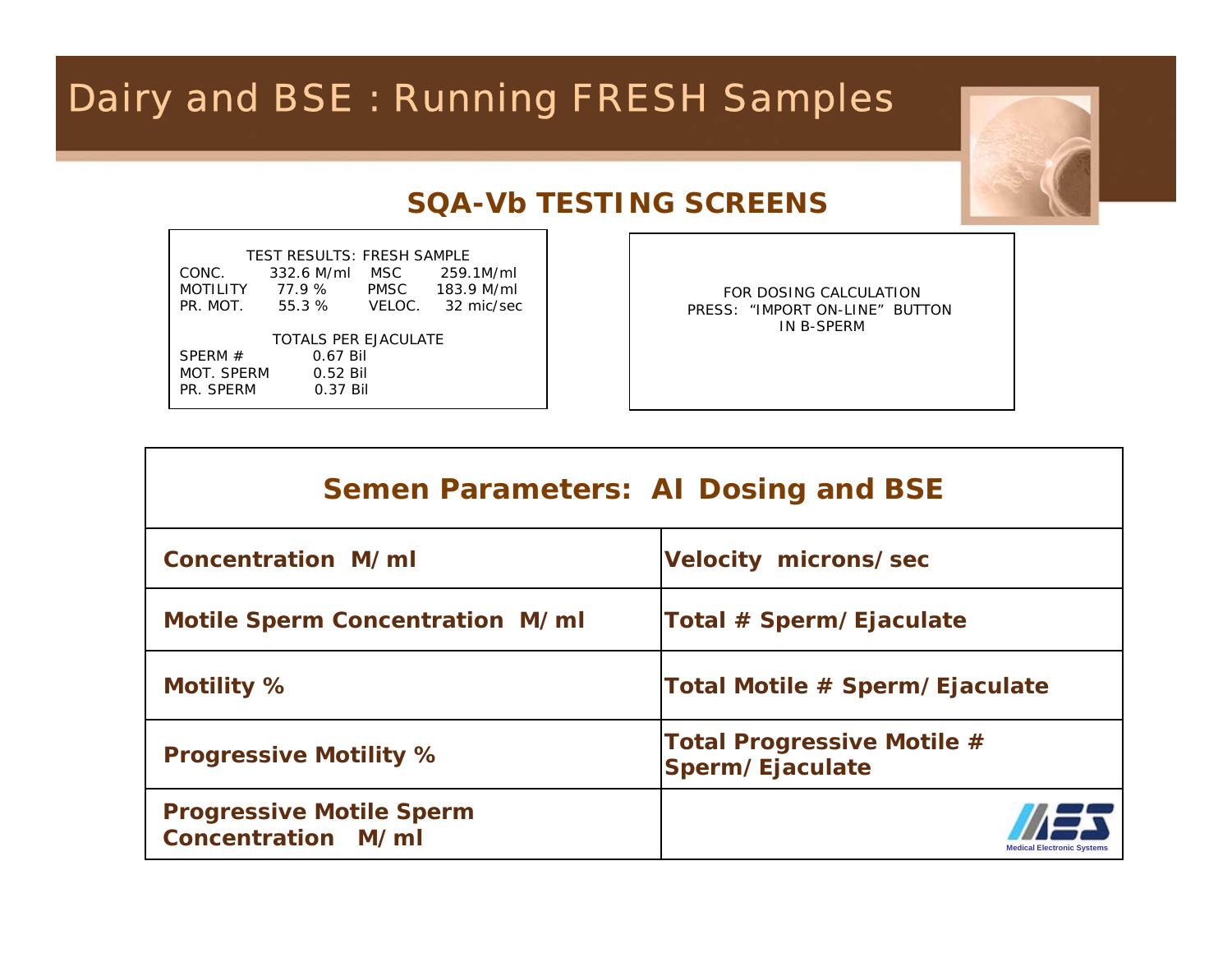## Dairy: Dosing in B-Sperm



| <b>Dosing Set-up</b>                                     |                                                        |
|----------------------------------------------------------|--------------------------------------------------------|
| 7254<br><b>Bull ID</b>                                   | <b>Bull Name</b><br>Lemon Tree                         |
| Herd #<br>1                                              | 25/09/2005 07:56:00<br>Date                            |
| Semen Volume [ml]<br>6.5<br>Sperm Conc. [M/ml]<br>1817.4 | MSC [M/ml]<br>1085<br>PMSC [M/ml]<br>446.2             |
| Dosing Method                                            | Total Sperm #                                          |
| Dose Volume [ml]                                         | 0.5<br>$\blacktriangledown$                            |
| Target # Sperm [M/dose]                                  | 21.5<br>Calculate                                      |
| Extender Volume<br>263.6                                 | Number of Doses [#]<br>Total Volume [ml]<br>270<br>540 |
| Save and Close                                           | Report                                                 |

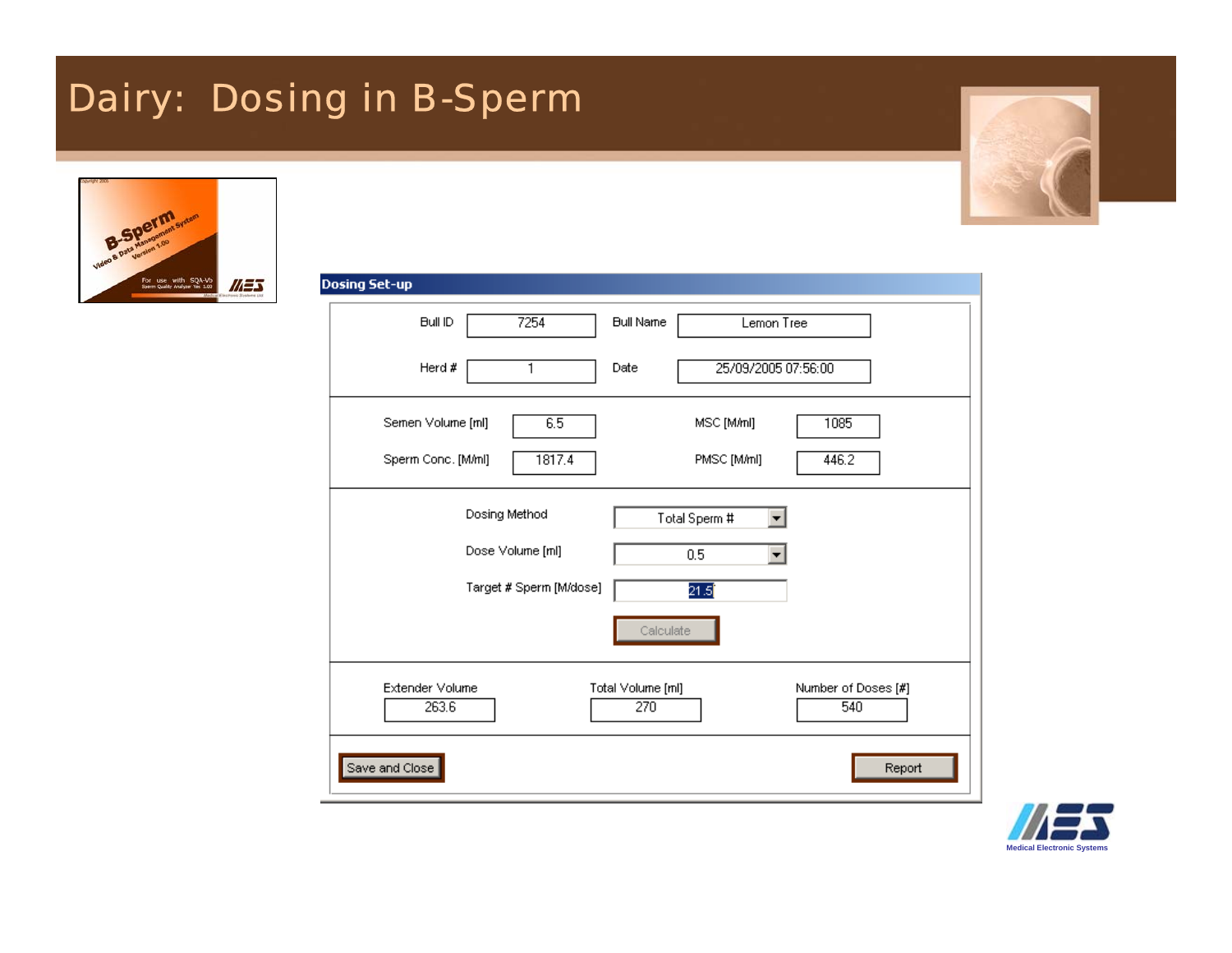

### SQA-Vb **Dosing Test Report**

Report Date: 10/08/2006 17:16:01

|                 | Sample Data |       |      |                    |                      |                      | <b>Test Parameters</b> |                |                 |                  |                      | <b>Dosing Results</b> |                       |                             |                        |                                         |              |     |
|-----------------|-------------|-------|------|--------------------|----------------------|----------------------|------------------------|----------------|-----------------|------------------|----------------------|-----------------------|-----------------------|-----------------------------|------------------------|-----------------------------------------|--------------|-----|
|                 | Date        | Time  | Herd | <b>Bull</b><br>ID. | <b>Bull</b><br>Name  | Sample               | Semen<br>Volume        | Sperm<br>Conc. | Motility<br>[%] | Prog.<br>Motiliy | <b>MSC</b><br>[M/ml] | <b>PMSC</b><br>[M/ml] | Velocity<br>[mic/sec] | <b>Totals per Ejaculate</b> |                        | Extender<br>Number<br>Volume<br>of      |              |     |
| $\leq$          |             |       |      |                    |                      |                      | [m]                    | [M/ml]         |                 | [%]              |                      |                       |                       | Sperm<br>[bil]              | Motile<br>Sperm<br>[b] | Prog.<br>Motile<br>Sperm<br>$[$ bil $]$ | Doses<br>$[$ | [m] |
|                 | 22/09/2005  | 07:23 | 111  | 3954               | 1234567890           | $\overline{0}$       | $\mathcal{I}$          | 1139.4         | 80.5            | 30.7             | 917.2                | 349.6                 | 44                    | 7.98                        | 6.42                   | 2.45                                    | <b>N/A</b>   | N/A |
|                 | 22/09/2005  | 07:15 | 111  | 7226               | Fernando             | $\mathbf{0}$         | 7                      | 1718.8         | 63.5            | 28.7             | 1091.4               | 493.9                 | 41                    | 12.03                       | 7.64                   | 3.46                                    | N/A          | N/A |
| $\leq$ $>$      | 25/09/2005  | 12:44 | 111  | 7328               | Frankenstein         | $\uparrow$           | 9                      | 1229.3         | 56              | 12.4             | 688.4                | 152.6                 | 18                    | 11.06                       | 6.2                    | 1.37                                    | N/A          | N/A |
| $\leqslant$ $>$ | 25/09/2005  | 12:41 | 111  | 7328               | <b>IFrankenstein</b> | $\mathbf{1}$         | 9                      | 1229.3         | 57.6            | 12               | 708.1                | 148.1                 | 17                    | 11.06                       | 6.37                   | 1.33                                    | N/A          | N/A |
|                 | 25/09/2005  | 12:18 | 111  | 7164               | Lemon                | $\mathbf{1}$         | 6                      | 1824.6         | 48.4            | 13               | 883.1                | 237.1                 | 18                    | 10.95                       | 5.3                    | 1.42                                    | <b>N/A</b>   | N/A |
|                 | 25/09/2005  | 12:12 | 111  | 7164               | Lemon                | $\mathbf{1}$         | 6                      | 1781.5         | 51.5            | 15.6             | 917.5                | 278.4                 | 22                    | 10.69                       | 5.51                   | 1.67                                    | N/A          | N/A |
| $\leq$ $>$      | 25/09/2005  | 11:49 | 111  | 7177               | Alberto              | $\mathbf{1}$         | 5                      | 1323           | 16.6            | 2.2              | 219.6                | 28.9                  | 3                     | 6.62                        | 1.1                    | 0.14                                    | N/A          | N/A |
| $\leqslant$ $>$ | 25/09/2005  | 11:45 | 111  | 7177               | Alberto              | $\blacktriangleleft$ | 5                      | 1296.3         | 20.6            | 3.2              | 267                  | 41.7                  | 5                     | 6.48                        | 1.34                   | 0.21                                    | N/A          | N/A |
| $\leq$ $>$      | 25/09/2005  | 11:29 | 111  | 7287               | Joshua               | $\mathbf{1}$         | 2.5                    | 411.7          | 57.3            | 7.4              | 235.9                | 30.4                  | 10                    | 1.03                        | 0.59                   | 0.08                                    | N/A          | N/A |
| $\leq$ $>$      | 25/09/2005  | 11:25 | 111  | 7287               | Joshua               | $\overline{1}$       | 2.5                    | 428.9          | 45.8            | 5.3              | 196.4                | 22.8                  | 8                     | 1.07                        | 0.49                   | 0.06                                    | <b>N/A</b>   | N/A |
| $\leq$ $>$      | 25/09/2005  | 11:11 | 111  | 7326               | Alejandro            | $\mathbf{1}$         | 6                      | 1369.4         | 56              | 14               | 766.9                | 191.5                 | 20                    | 8.22                        | 4.6                    | 1.15                                    | N/A          | N/A |
|                 | 25/09/2005  | 11:05 | 111  | 7326               | Alejandro            | $\mathbf{1}$         | 6                      | 1406           | 56.6            | 14.3             | 795.8                | 201.1                 | 20                    | 8.44                        | 4.77                   | 1.21                                    | N/A          | N/A |
|                 | 25/09/2005  | 10:16 | 111  | 7324               | Fernando             | $\mathbf{1}$         | 6.5                    | 1293.6         | 64.3            | 20.8             | 831.8                | 268.9                 | 29                    | 8.41                        | 5.41                   | 1.75                                    | <b>N/A</b>   | N/A |
|                 | 25/09/2005  | 10:12 | 111  | 7324               | Fernando             | 1                    | 6.5                    | 1278           | 71.2            | 26               | 909.9                | 332.8                 | 37                    | 8.31                        | 5.91                   | 2.16                                    | N/A          | N/A |

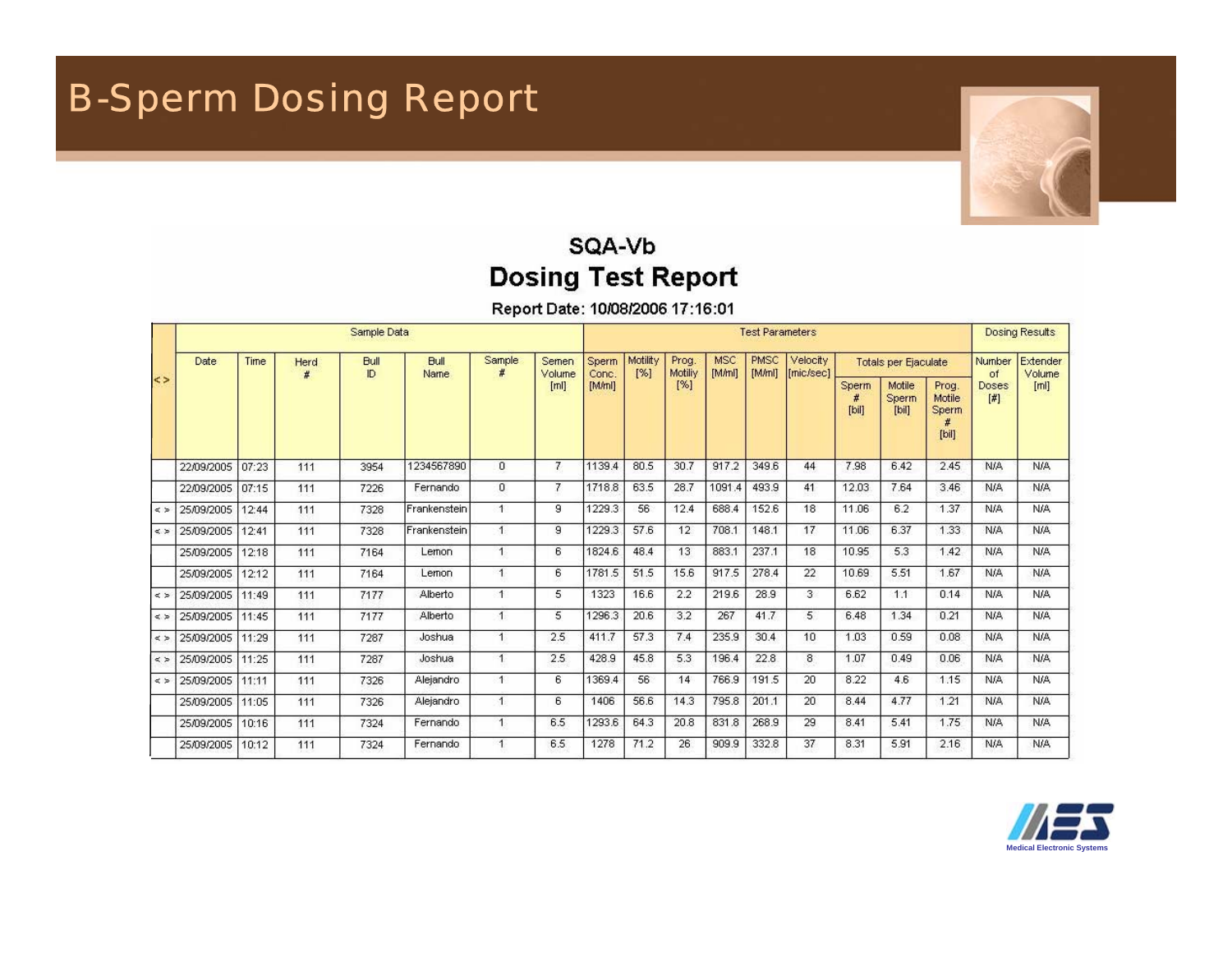

## **Running FROZEN Samples for Quality Control**

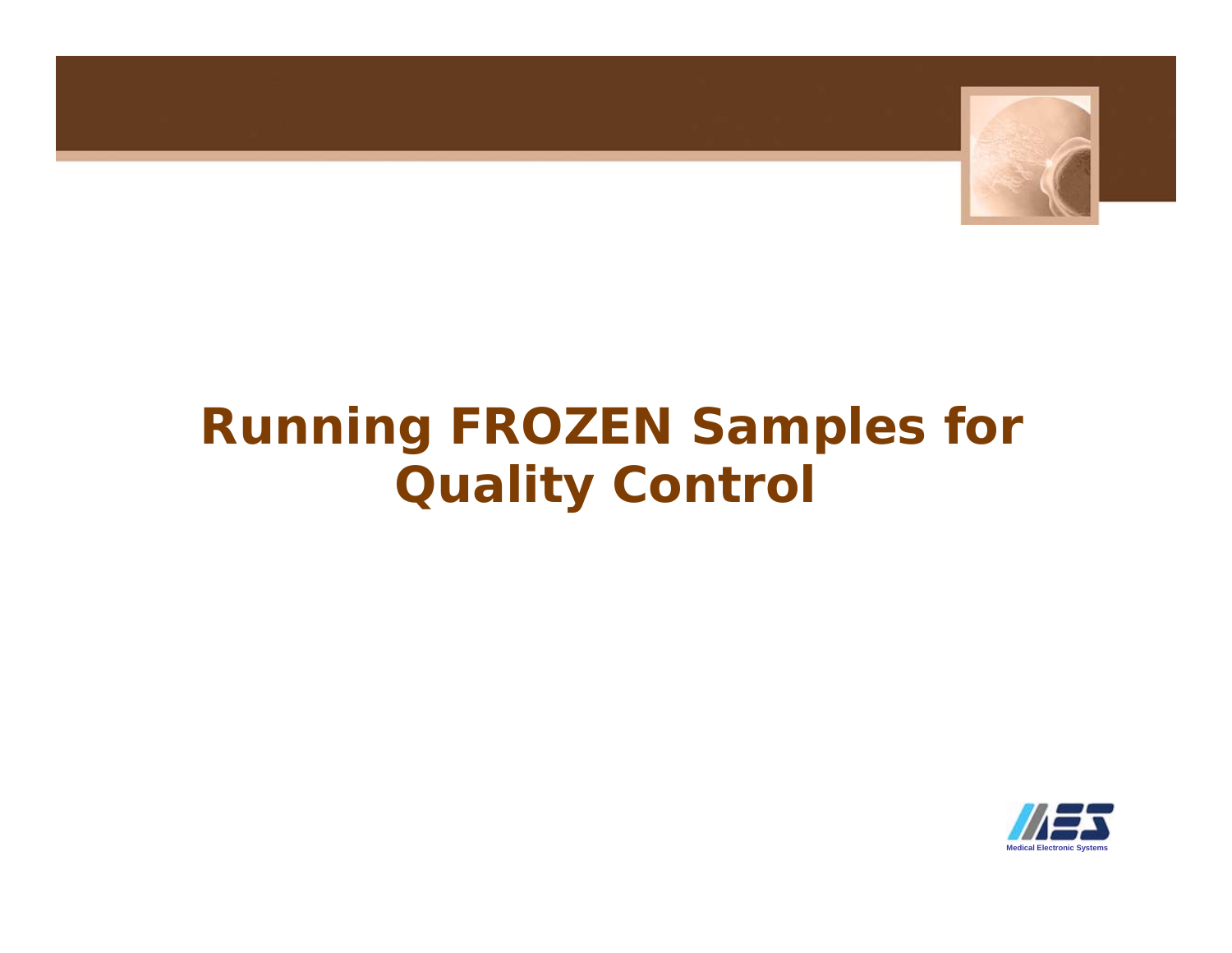## QC Sample Preparation & Semen Analysis



### **QC can be performed before and after freezing AI samples**

### **FROZEN SAMPLE PREPARATION**

**Express the semen sample from the straw into a plastic container or dissolve a frozen sperm tablet in a pre-heated media. Use 20µl for testing.** 



#### **Semen Parameters: QC**

**Motile Sperm Concentration M/ml**

**Progressive Motile Sperm Concentration M/ml**

**Velocity microns/second**

**Motile # Sperm/Ejaculate**

**Progressive Motile # Sperm/Ejaculate**

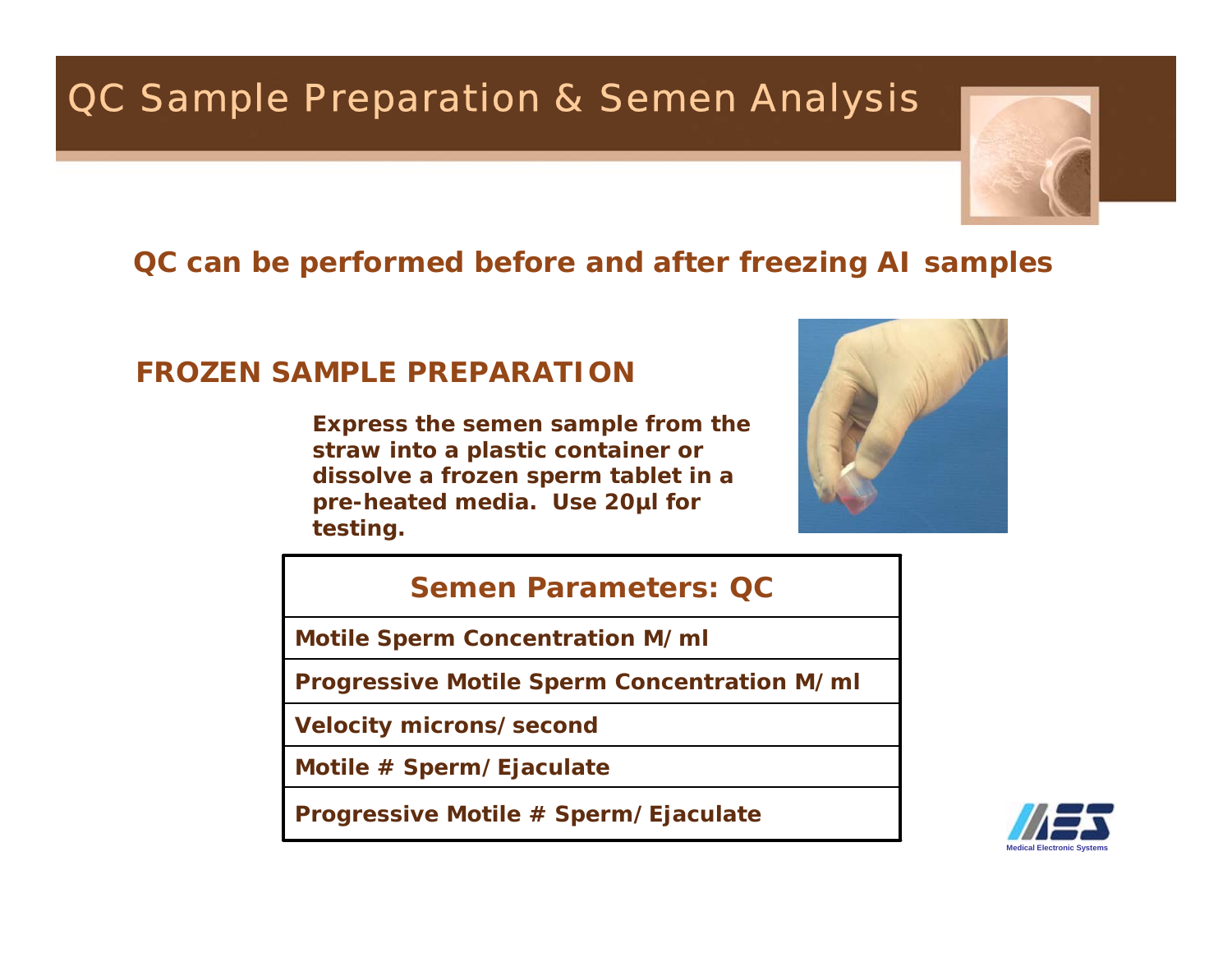## B-Sperm QC FROZEN Screen

|                      | <b>Capture Image</b>                 |            |   |   | <b>Export</b> |       | <b>Report</b> |        | $\leftarrow$ BACK |                  |            |          |  |
|----------------------|--------------------------------------|------------|---|---|---------------|-------|---------------|--------|-------------------|------------------|------------|----------|--|
|                      | QC - Frozen<br>Number of Records 176 |            |   |   |               |       |               | Sort   | Hide              | Freeze Columns   |            | View All |  |
|                      | 血                                    | $<$ $>$    | 囱 | 回 | Date          | Time  | Temp.         | Herd # | Bull ID           | <b>Bull Name</b> | Straw Date | Sample # |  |
|                      | 业                                    |            |   |   | 21/09/2005    | 15:26 | 85.5          | 111    | 7324              | Fernando         | 21/09/2005 | 1        |  |
|                      | 血                                    |            |   |   | 21/09/2005    | 15:25 | 81.1          | 111    | 7261              | Simson           | 21/09/2005 | 1        |  |
|                      | 业                                    |            |   |   | 21/09/2005    | 15:23 | 82.4          | 111    | 7287              | Joshua           | 21/09/2005 | 1        |  |
|                      | 血                                    |            |   |   | 21/09/2005    | 15:13 | 87.4          | 111    | 7142              | Michelangelo     | 21/09/2005 | 280905   |  |
|                      | 业                                    |            |   |   | 21/09/2005    | 15:09 | 87.4          | 111    | 7095              | <b>Boris</b>     | 21/09/2005 | 280905   |  |
|                      | 血                                    |            |   |   | 21/09/2005    | 14:11 | 86.4          | 111    | 7164              | Lemon            | 21/09/2005 | 280905   |  |
|                      | 血                                    |            |   |   | 21/09/2005    | 13:53 | 81.7          | 111    | 7226              | Fernando         | 21/09/2005 | 250905   |  |
|                      |                                      |            |   |   | 21/09/2005    | 13:48 | 81.7          | 111    | 7223              | Franklin         | 21/09/2005 | 250905   |  |
|                      | 业                                    | $<$ $>$    |   |   | 21/09/2005    | 13:02 | 80.6          | 111    | 7217              | Roberto          | 21/09/2005 | 280905   |  |
|                      | 血                                    |            |   |   | 21/09/2005    | 12:57 | 80.6          | 111    | 7207              | Leonardo         | 21/09/2005 | 280905   |  |
|                      | 血                                    |            |   |   | 21/09/2005    | 11:37 | 82.6          | 111    | 7206              | Franklin         | 21/09/2005 | 250905   |  |
| $\blacktriangleleft$ |                                      | $\leq$ $>$ |   |   | 21/09/2005    | 11:32 | 82.6          | 111    | 7199              | Storm            | 21/09/2005 | 250905   |  |
|                      |                                      | Clear All  |   |   | Select All    |       | Delete        |        |                   |                  |            |          |  |

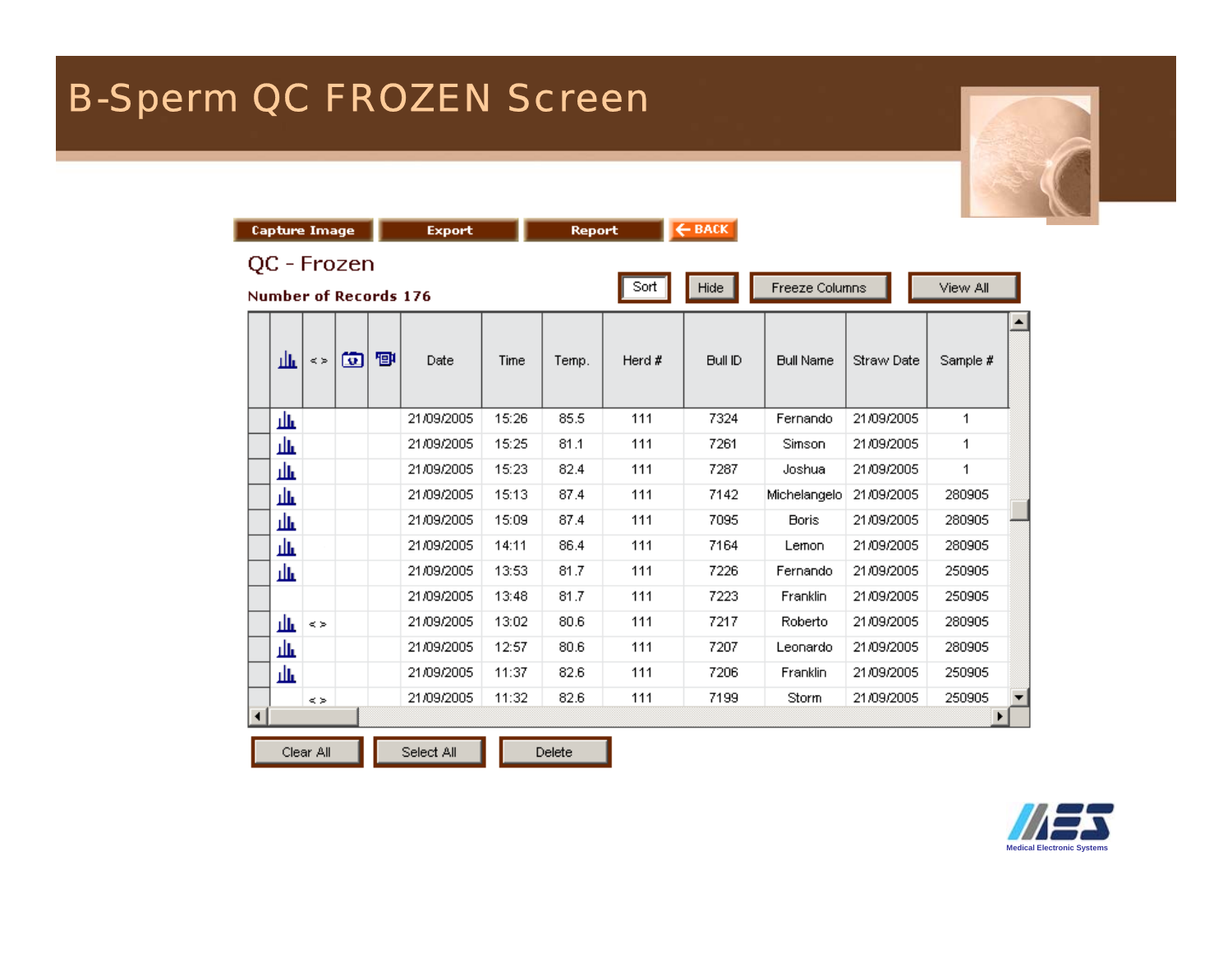## B-Sperm Software

- $\bullet$  **B-Sperm software is provided with each SQA-Vb in order to:**
	- $\bullet$ **Manage and save herd and bull data to the PC**
	- **Provide on-line dosing calculations**
	- $\bullet$ **View specimens on the PC screen**
- • **In the BSE mode the user can:**
	- **View test results and analyze herd data**
	- **Sort bulls based on the quality of their sperm**
	- $\bullet$ **Import data from the SQA to the PC at the end of the day**
- $\bullet$  **In the Dosing mode the user can:**
	- $\bullet$  **Calculate sample dilution parameters based on test results (Total, Motile or Progressive Motile Sperm Concentration)**
	- $\bullet$  **Divide fresh semen samples into AI doses based on on-line dosing calculations**



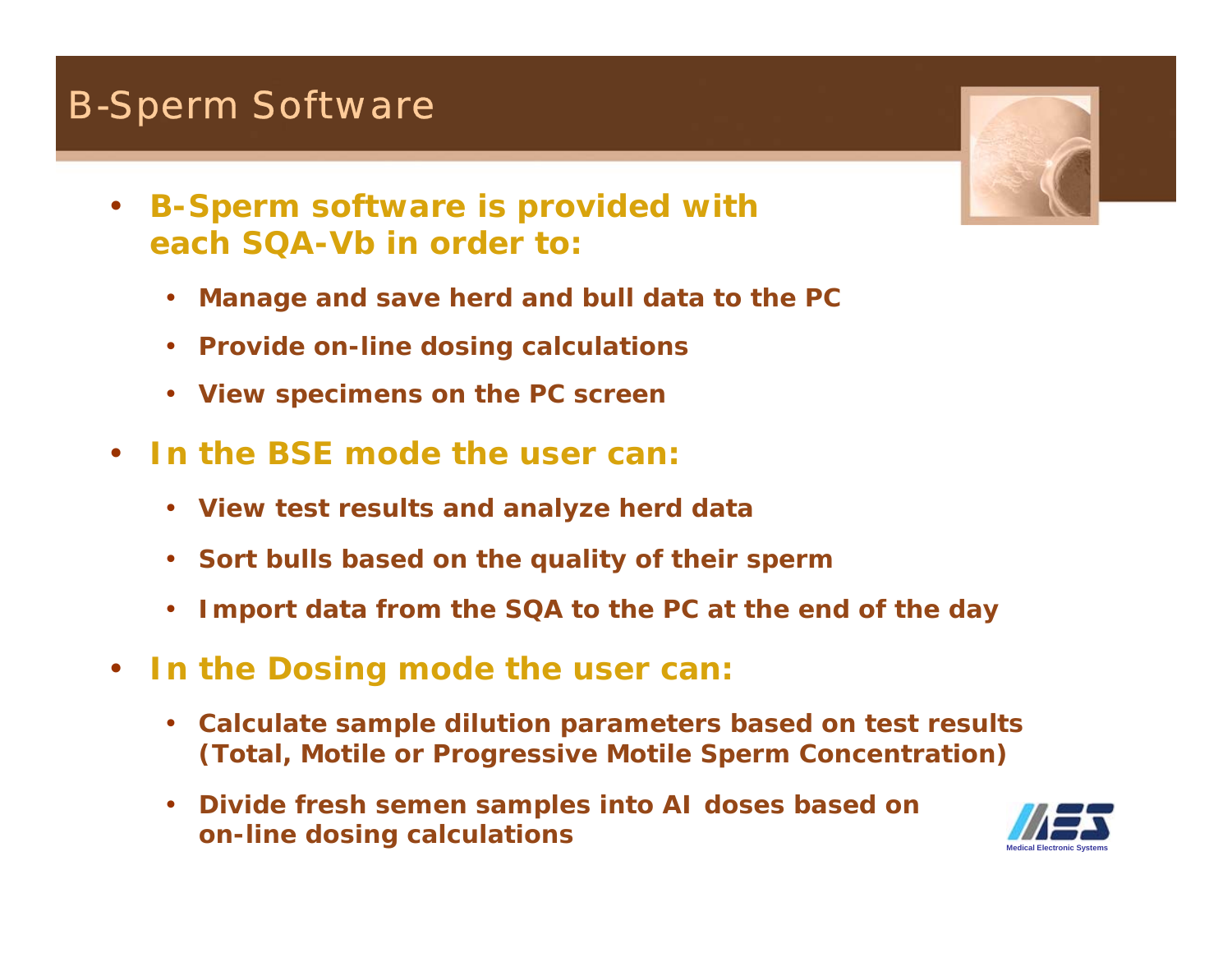

## **SQA-Vb Technology and Performance Data**

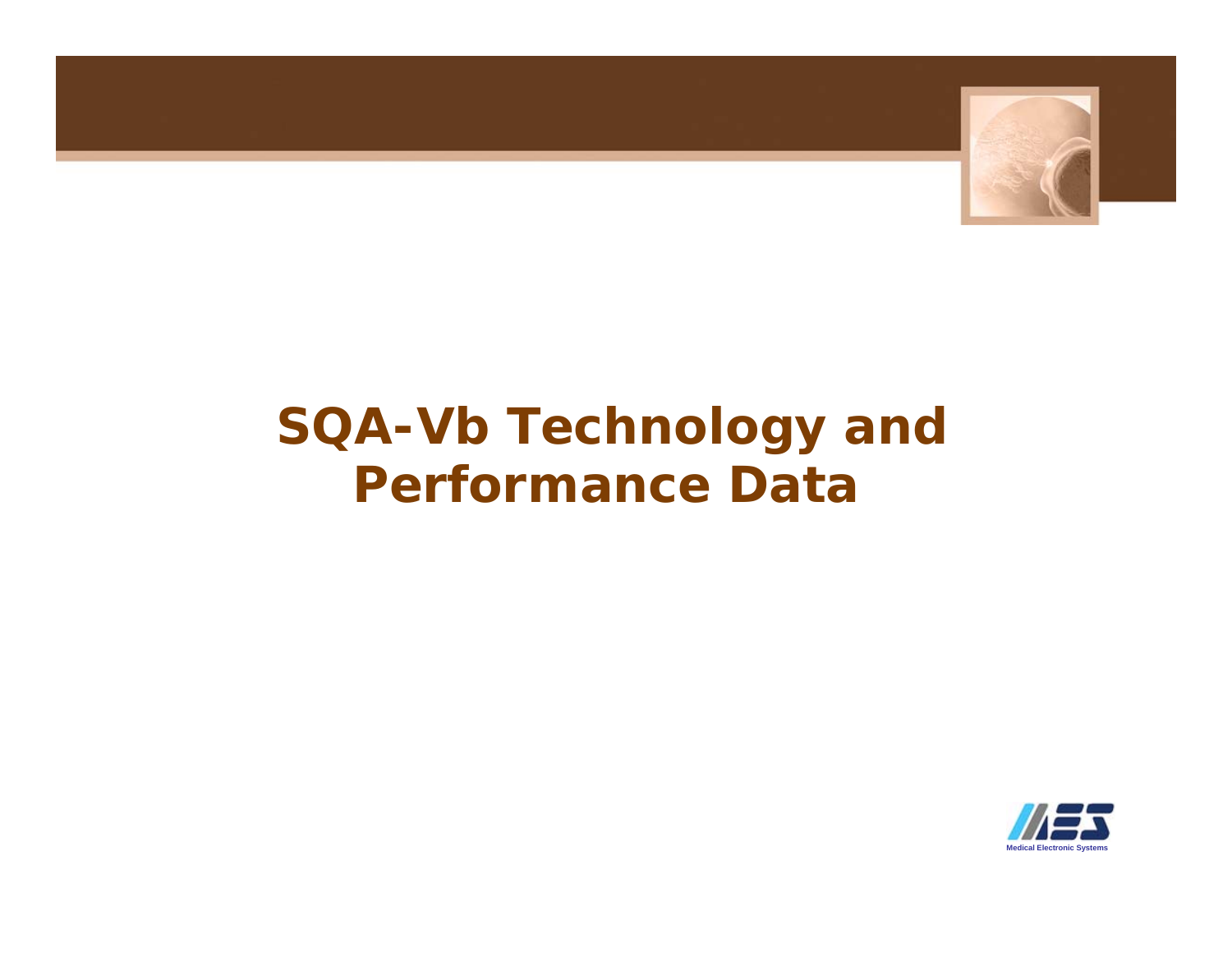## SQA-Vb Technology

- • **The SQA-Vb testing capillary is inserted into the optical block and testing begins.**
- •**Concentration** is measured by analyzing millions of sperm cells in the thick section of the SQA-V testing capillary: A very specific wavelength of light is absorbed by the sperm cells.
- • A detector measures the amount of light absorbed by the sperm cells and coverts this value to optical density (OD).
- • "OD" is translated into sperm concentration by a microprocessor and proprietary MES algorithms.
- • **Motility** is measured by analyzing tens of thousands of sperm cells in the thin section of the SQA-V capillary: Motile cells pass through a light source creating disturbances in the beam of light.
- • A motility detector converts these light disturbances into electrical signals ("peaks and valleys") and transmits them to a converter which translates them into digital form.
- • These electronic signals are analyzed by the SQA software and proprietary algorithms and translated into sperm motility parameters.





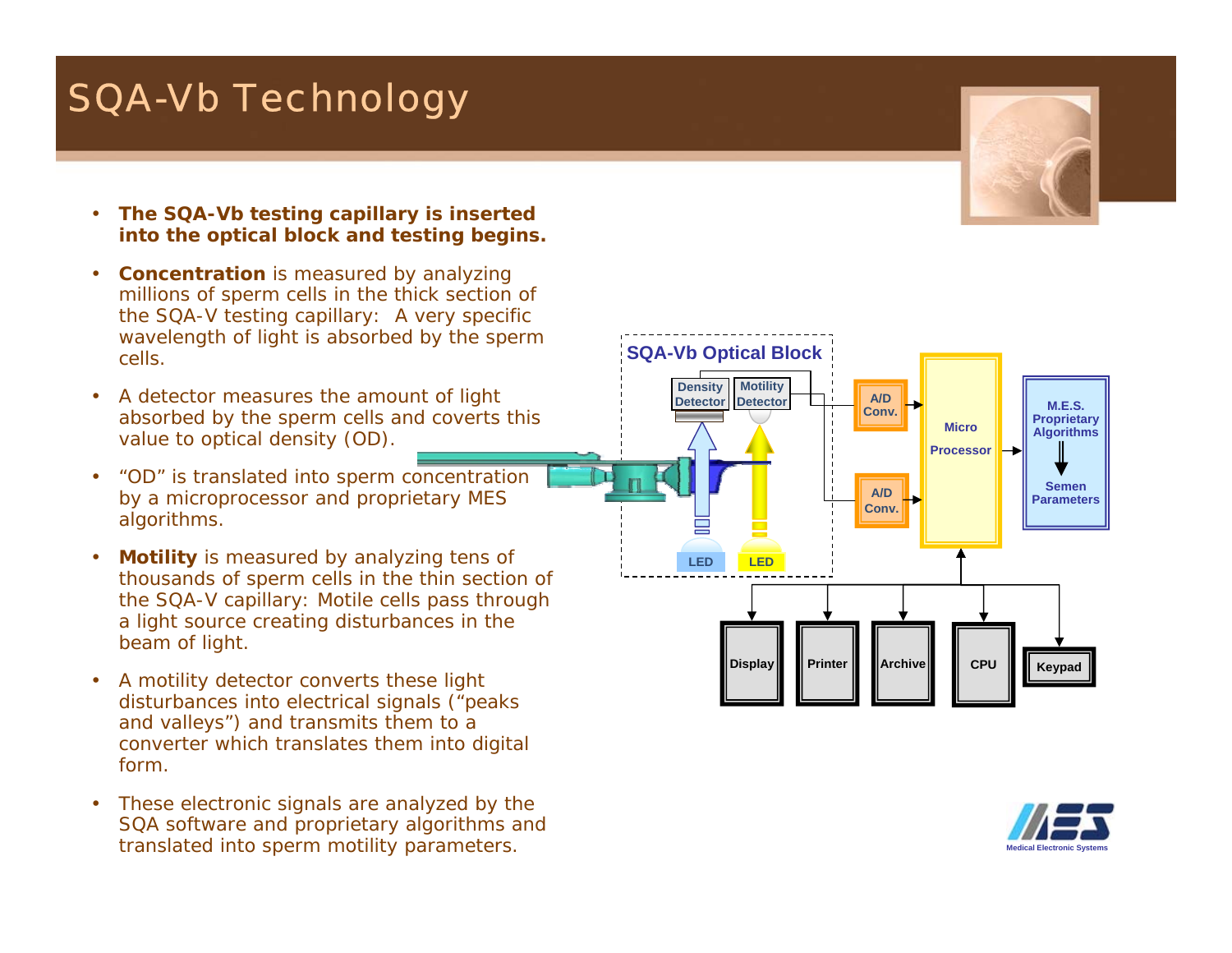

### **SQA-Vb Dynamic Range for FRESH and FROZEN Bull Semen**

| <b>Sample</b><br><b>Type</b> | Conc.<br>M/ml | <b>Motility</b><br>$\frac{6}{6}$ | <b>MSC</b><br>M/ml | <b>PMSC</b><br>M/ml | <b>Velocity</b><br>mic/sec |
|------------------------------|---------------|----------------------------------|--------------------|---------------------|----------------------------|
| <b>Fresh</b>                 | 0-2000        | $0 - 95$                         | 0-1900             | 0-1800              | $0 - 130$                  |
| <b>Frozen</b>                | ÷             | $\sim$                           | $0 - 100$          | $0 - 95$            | $0 - 70$                   |

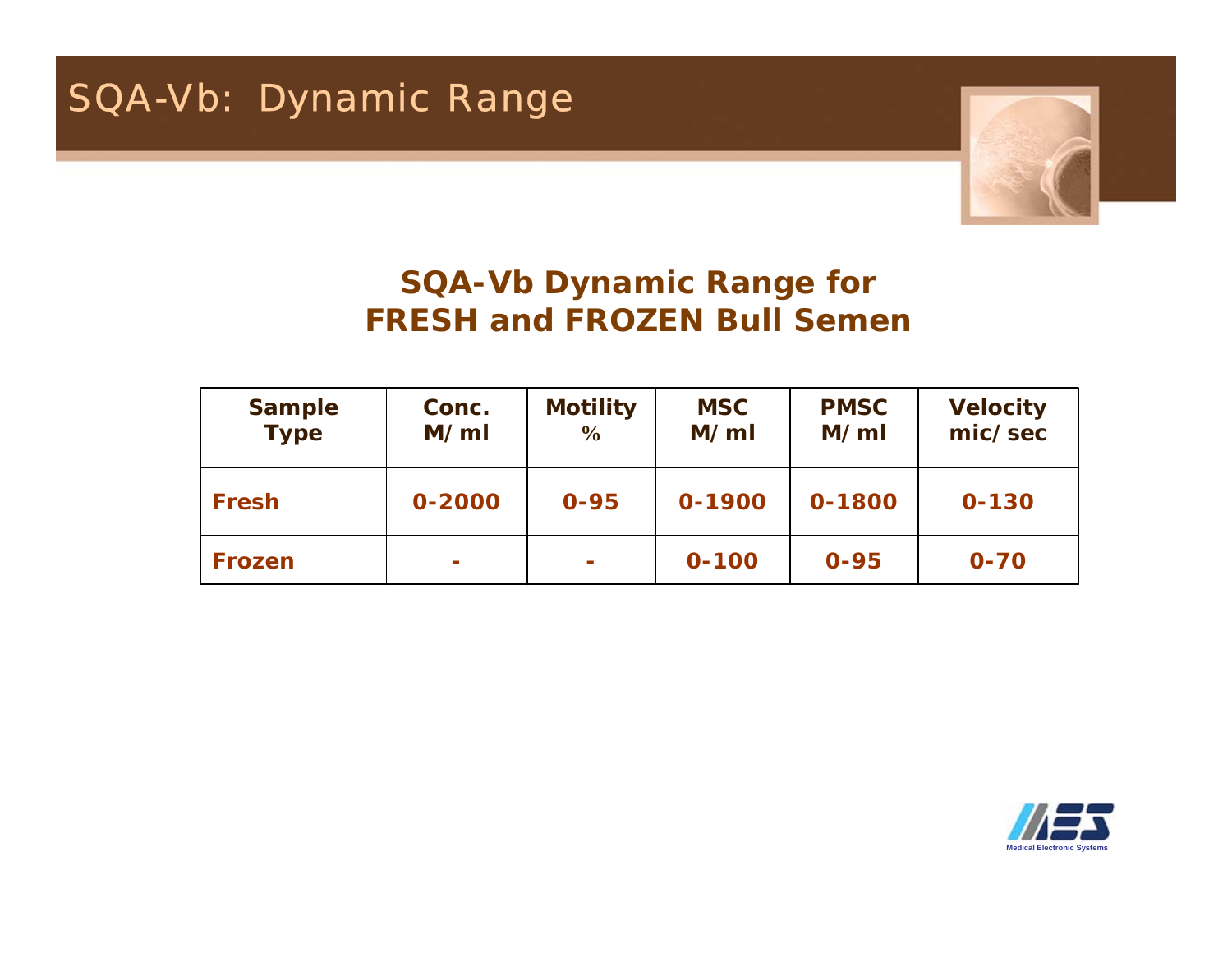

| <b>FRESH BULL SEMEN (BSE and DOSING)</b>           |               |                                  |                    |                                 |                            |  |
|----------------------------------------------------|---------------|----------------------------------|--------------------|---------------------------------|----------------------------|--|
| <b>Claims</b>                                      | Conc.<br>M/ml | <b>Motility</b><br>$\frac{6}{9}$ | <b>MSC</b><br>M/ml | <b>PMSC</b><br>M/ml             | <b>Velocity</b><br>mic/sec |  |
| <b>Precision</b><br>(CV, %)                        | 3%            | 5%                               | 7%                 |                                 | 10%                        |  |
| <b>Accuracy</b><br>(correlation to<br>manual data) | 0.9           | 0.8                              | 0.9                | 0.8                             | 0.75                       |  |
| <b>Repeatability (QC material)</b>                 |               |                                  |                    |                                 |                            |  |
| <b>Intra-device Variability</b><br>(CV, %)         |               | $\leq 0.01$                      | (CV, %)            | <b>Inter-device Variability</b> | $\leq 2.5$                 |  |

| <b>FROZEN BULL SEMEN (QC)</b>                      |                    |                     |                            |  |  |
|----------------------------------------------------|--------------------|---------------------|----------------------------|--|--|
| <b>Claims</b>                                      | <b>MSC</b><br>M/ml | <b>PMSC</b><br>M/ml | <b>Velocity</b><br>mic/sec |  |  |
| Precision (CV, %)                                  | 7%                 |                     | 4%                         |  |  |
| <b>Accuracy</b><br>(correlation to<br>manual data) | 0.8                | 0.7                 | 0.85                       |  |  |



٦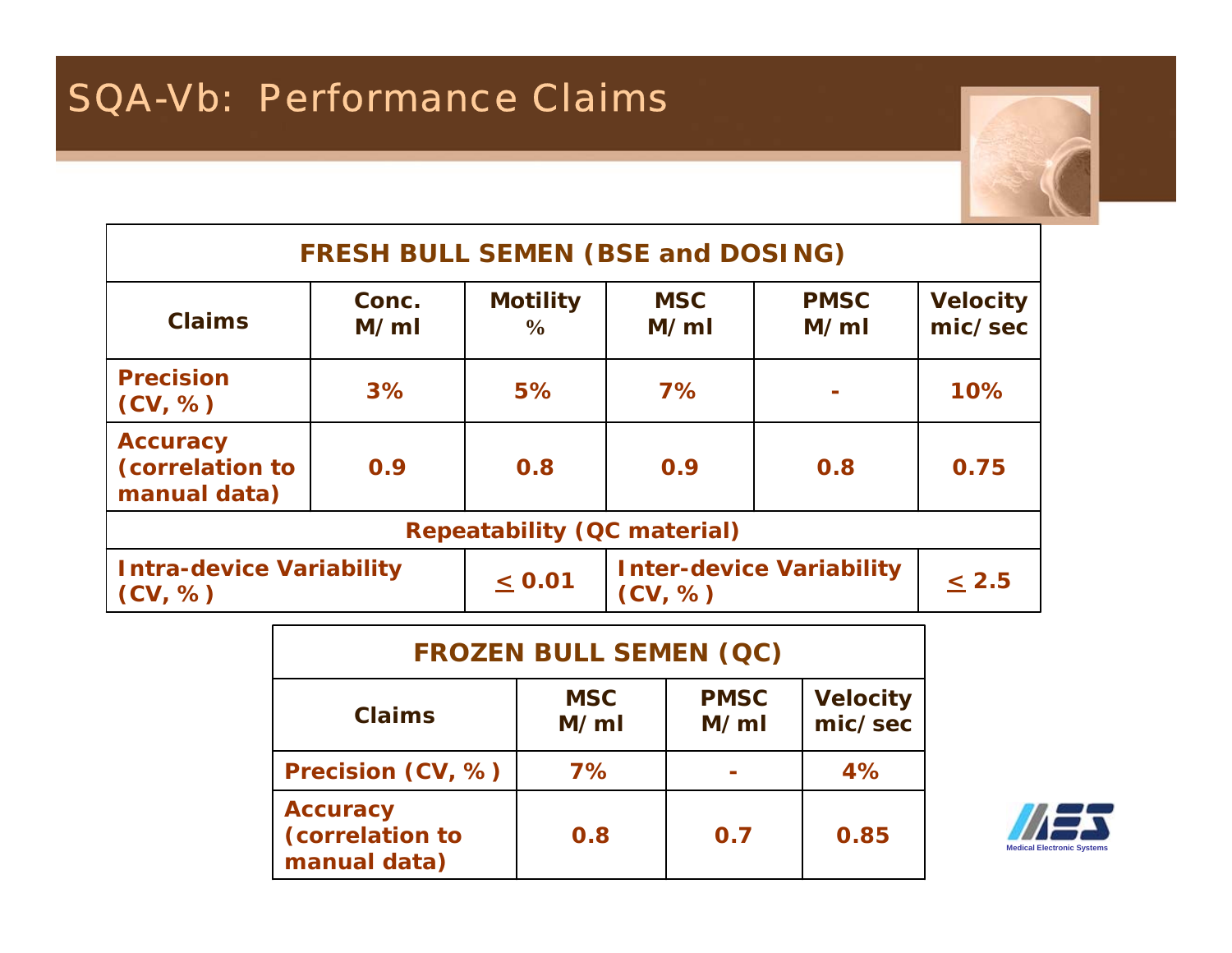

# **SQA-Vb Comparison to CASA**

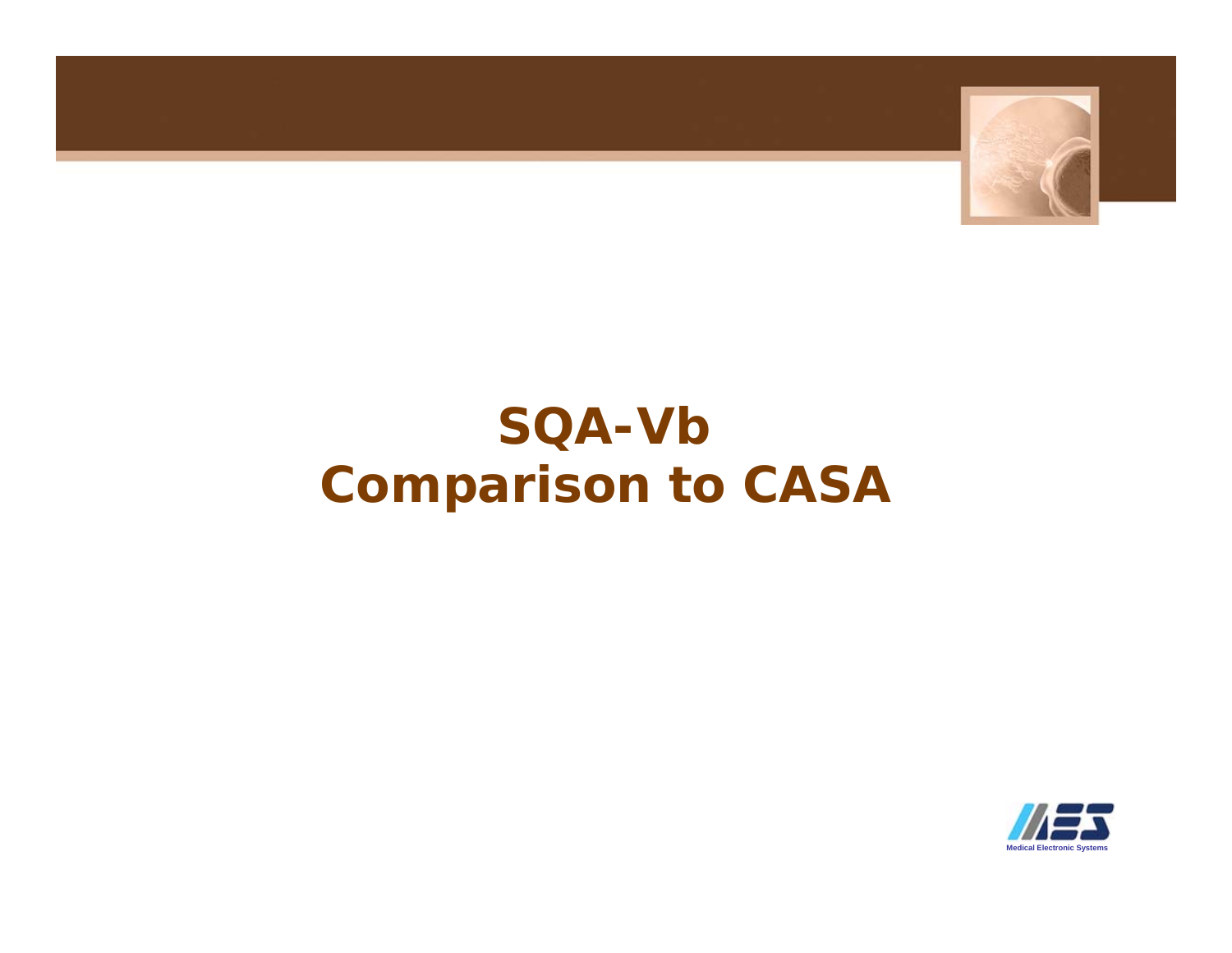

### **Comparison Table: SQA-Vb vs. CASA**

| <b>Parameter</b>                                  | <b>SQA-Vb</b>                                                                | <b>CASA</b>                                    |  |  |
|---------------------------------------------------|------------------------------------------------------------------------------|------------------------------------------------|--|--|
| <b>Sample volume for</b><br>testing               | 100 µl - Fresh semen<br>20 µl – Frozen semen                                 | $5-10$ µl                                      |  |  |
| # Spermatozoa tested                              | <b>Concentration channel: Millions</b><br><b>Motility channel: Thousands</b> | 200-400 cells (setting<br>dependent)           |  |  |
| <b>Dilution rate</b>                              | <b>Constant</b>                                                              | Variable depending on sample<br>quality        |  |  |
| <b>Automation</b>                                 | Full                                                                         | Partial (a lot of settings and<br>adjustments) |  |  |
| <b>Accuracy (correlation</b><br>to manual method) | <b>Concentration: 0.9</b><br><b>Motility: 0.8</b>                            |                                                |  |  |
| Precision (CV, %)                                 | <b>Concentration: 3%</b><br>Motility: 5%                                     | <b>Inconsistent</b>                            |  |  |
| <b>Repeatability using QC</b><br>material (CV, %) | Intra-device $\leq$ 0.01<br>Inter-device $\leq 2.5$                          | <b>Medical Electronic Systems</b>              |  |  |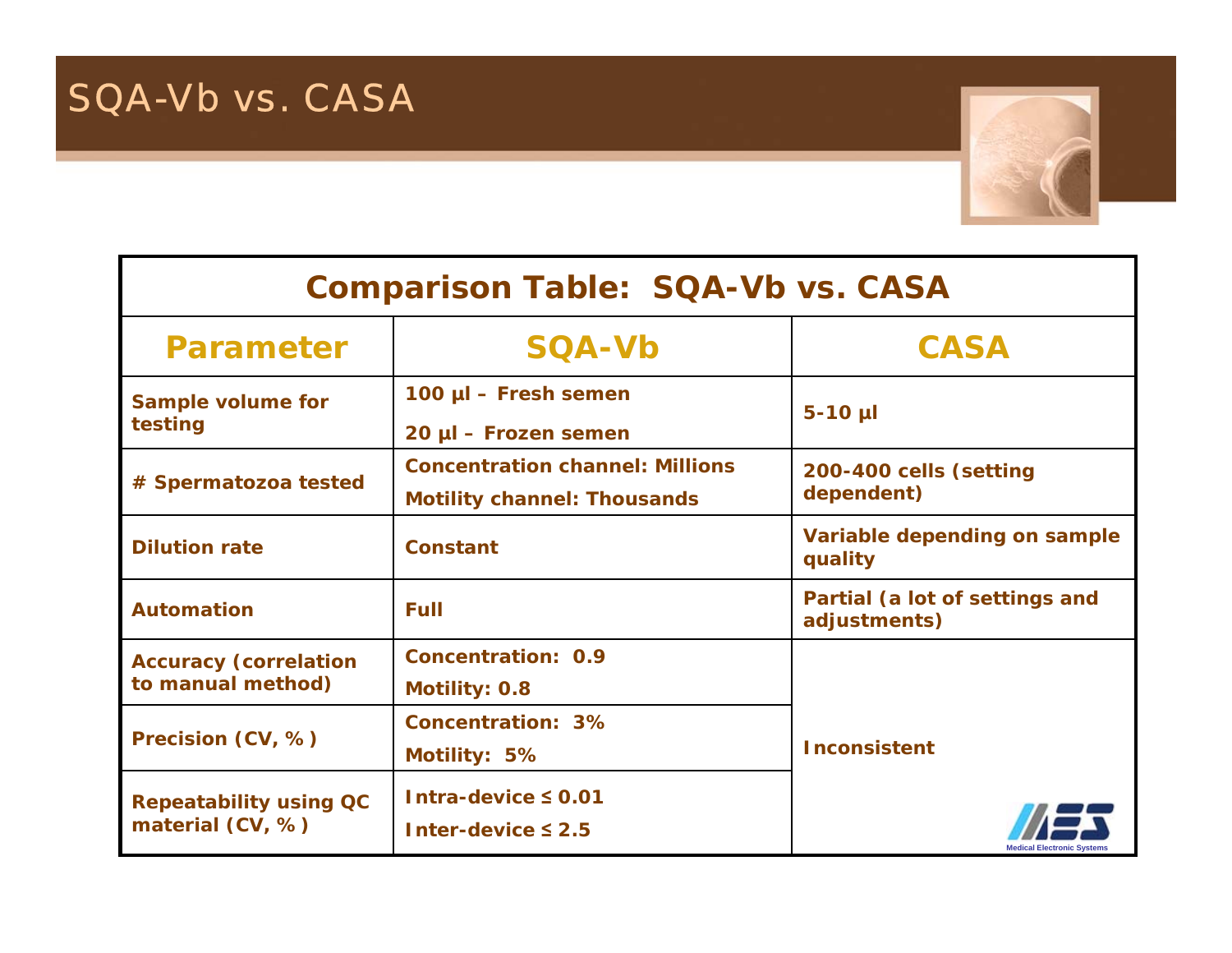## The SQA Vb: Summary



### **SQA-Vb: Automated test results in less than one minute!**

•



- • **BSE – A stand-alone system for performing BREEDING SOUNDNESS EVALUATION in the field**
- **Dosing QC/AI- In conjunction with B-Sperm software:**
	- **Fresh samples can be tested and dosing calculations performed based on total, motile or progressive motile sperm concentration**
	- • **Frozen semen samples can be evaluated for quality prior to insemination**